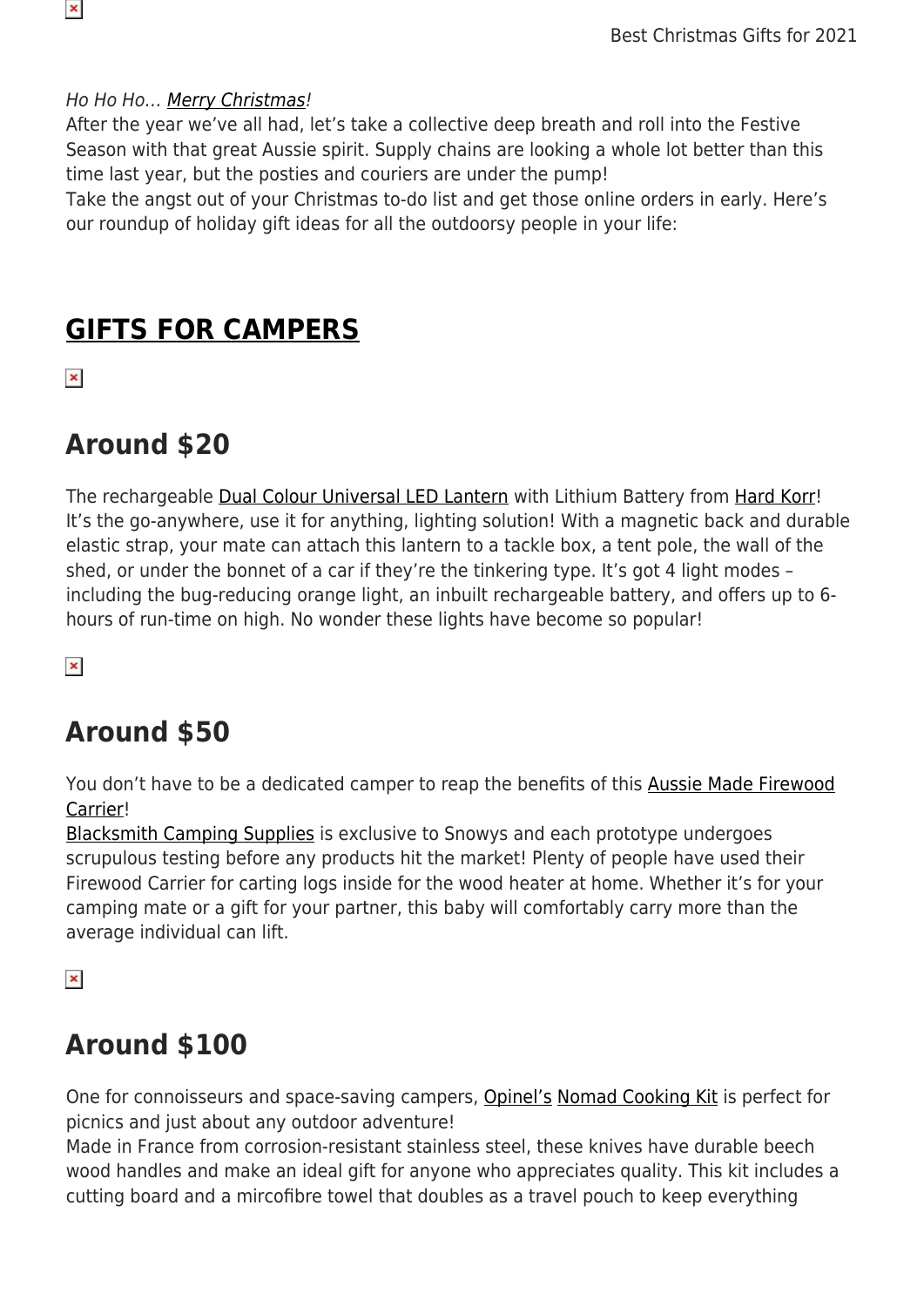

together. Pair this gift with the **Explorer Box** that includes RIEDEL wine glasses for the ultimate cellar door experience, wherever, whenever!

 $\pmb{\times}$ 

# **Splurge**

Twenty-six 5-star reviews say it all – the [Ozpig](https://www.snowys.com.au/ozpig) [Cooker Heater Series 2](https://www.snowys.com.au/cooker-heater) is worth the splurge! It's compact, it's portable, and it's a great gift for someone special. The Ozpig can be set up in a small courtyard, on a deck, front lawn, or even [packed up](https://www.snowys.com.au/australian-made-ozpig-cooker-heater-bag) and taken along for the weekend camping trip. The lucky recipient can use their Pig as it comes, or they can explore their cooking repertoire by adding any of the optional compatible accessories. From personal experience we can highly recommend the [Rotisserie Kit](https://www.snowys.com.au/rotisserie-kit) and the [Smoker](https://www.snowys.com.au/oven-smoker) - Yum!

## **[GIFTS FOR HIKERS](https://www.snowys.com.au/hiking)**

 $\pmb{\times}$ 

### **Around \$20**

The [Sit Pad Flex](https://www.snowys.com.au/sit-pad-flex) from [Exped](https://www.snowys.com.au/exped) is the lightweight accessory that you can gift to the trailblazer in your life, without busting the budget!

Constructed from closed-cell polyethylene foam, this pad has a three-panel design so it can be folded and packed away super easily. Your hiking buddy can strap it to their pack, or stash it in the side pocket, and then pull it out to save their butt from the rocky ground. Perfect for hikers, MTB, gardeners, or anyone in need of some lightweight cushioning on the go.

 $\pmb{\times}$ 

# **Around \$50**

What a little ripper!...Can't get better value...What an absolute gem...SUPER convenient...this is a snippet of what our customers have been saying about the [Furno Stove and Pot Set](https://www.snowys.com.au/furno-stove-and-pot-set) from [360 Degrees!](https://www.snowys.com.au/360-degrees)

It's a gift for the overnight or multi-day hiker in your life that needs a complete cooking system when they're adventuring. This set nests together and includes the ultra-lightweight [Furno Stove,](https://www.snowys.com.au/furno-stove) two hard anodised aluminium [pots](https://www.snowys.com.au/furno-stove) - the smaller of which can double as a lid, bowl, or cup. Plus, a canister stabiliser, pot scourer, and mesh storage bag. This gift will definitely win you brownie points!

 $\pmb{\times}$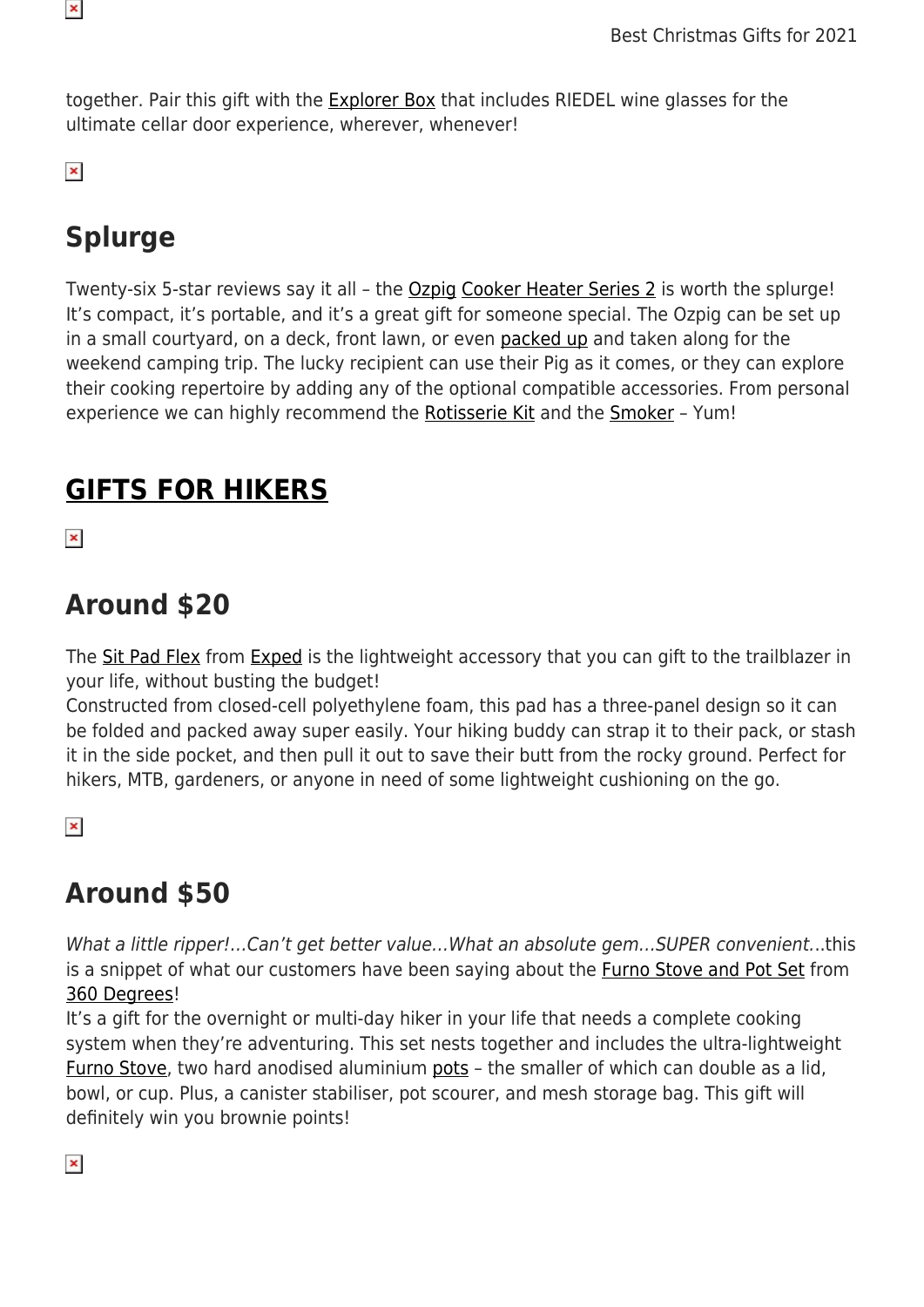## **Around \$100**

[BioLite](https://www.snowys.com.au/biolite) knows that hikers like to keep their gear efficient and minimal, so they have designed their [Charge 40 PD](https://www.snowys.com.au/charge-40-pd) to be the ultimate trailblazer's companion.

This power bank is durable yet lightweight and provides 2.5 hours of charge time for smartphones, cameras, or lights. There's a couple of USB-A ports and one USB-C for some serious power delivery. It's compatible with other BioLite products so if your hiking brother, sister, partner, or mate, wants to complete their off-grid system, then they can team it with a [solar panel](https://www.snowys.com.au/solarpanel-5-plus) and never run out of juice!

 $\pmb{\times}$ 

 $\pmb{\times}$ 

## **Splurge**

There are many keen hikers here at Team Snowys and those who don't already have the [Chair One](https://www.snowys.com.au/chair-one) in their pack, have it on their wishlist!

[Helinox](https://www.snowys.com.au/helinox) leads the way when it comes to innovative equipment and every hiker swoons over this lightweight yet strong hiking chair. It features durable nylon hubs and a frame that's designed to flex slightly for greater comfort. This compact and collapsible chair weighs under 1kg and isn't just for hikers, but is equally loved by bike and motorcycle tourers, kayakers, and anyone who appreciates good quality gear!

# **[GIFTS FOR 4WDERS & CARAVANERS](https://www.snowys.com.au/4wd-caravan)**

 $\pmb{\times}$ 

# **Around \$20**

[Ledlenser](https://www.snowys.com.au/ledlenser) do lights and they do them mighty well! They specialise in high performance LED flashlights and headlamps, and are among the world's leaders in their field. Not too shabby for a couple of blokes the bank rejected in the early days, eh?

This [P3 Flashlight](https://www.snowys.com.au/p3-flashlight) is already gift boxed so if you're not into wrapping you could just about get away with sticking one of those pre-made bow things on it and, Bob's your uncle, it's ready for Chrissy Day. Seriously though, this tiny torch packs a punch with a beam distance of 60 metres and has a keyring attachment so Uncle Bob can either carry it around, or stash it in the console of his 4WD. Winner winner, chicken dinner!

 $\pmb{\times}$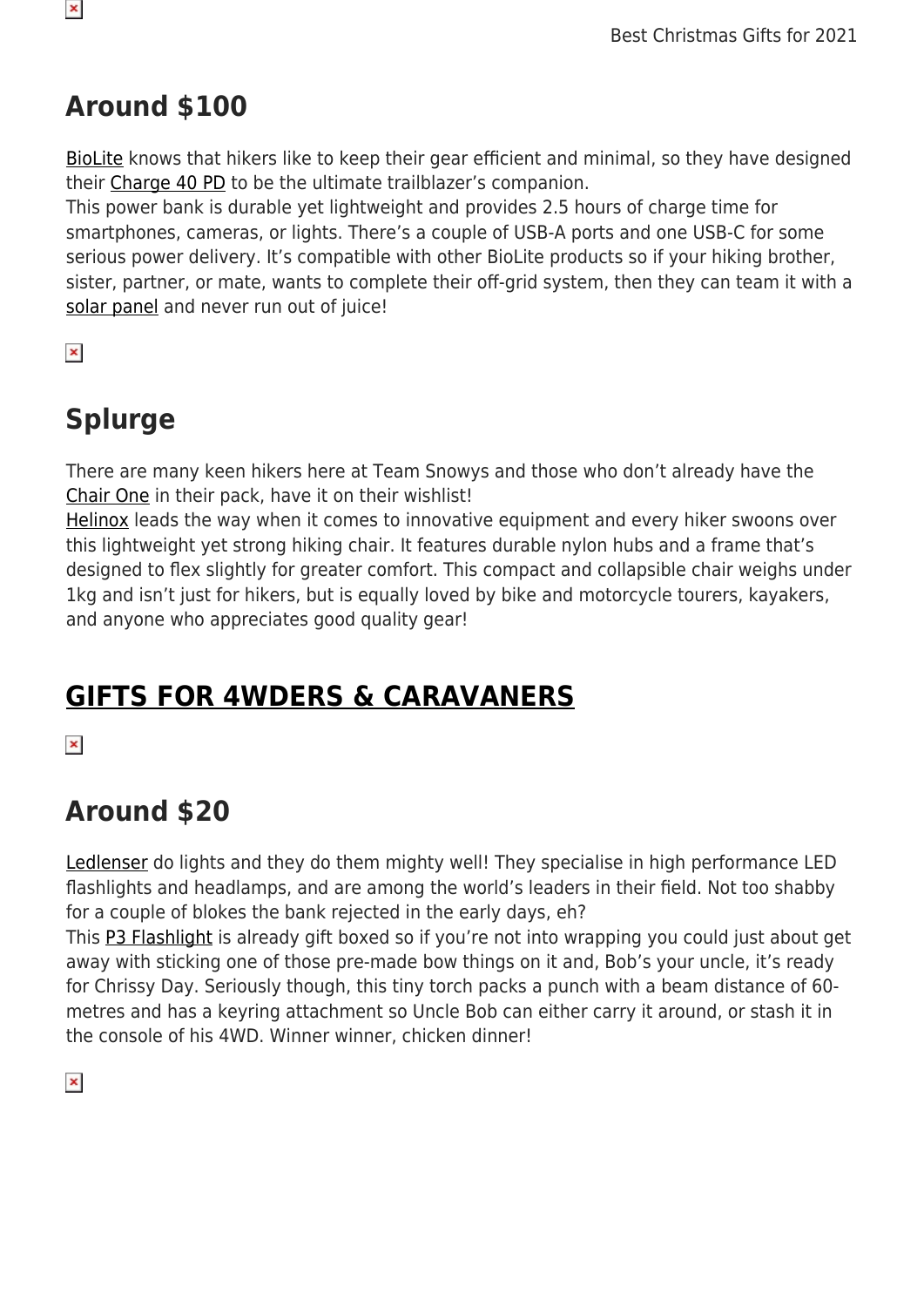## **Around \$50**

We've all got that mate or family member who's committed to a good brew, yes? This one's for them – the [Australian Made Coffee Kit Bag](https://www.snowys.com.au/australian-made-coffee-kit-bags) from [Blacksmith Camping Supplies.](https://www.snowys.com.au/blacksmith-camping-supplies) Choose between a canvas top or a clear PVC top and that adventure-loving, coffee-slurping human, is going to worship you for life! With this bag, they can keep all their brewing essentials together in one grab-n-go solution. Or, you can go all out and pack it for them with our range of [portable coffee makers,](https://www.snowys.com.au/portable-coffee-makers) [coffee](https://www.snowys.com.au/the-laughing-pug), and [travel mugs](https://www.snowys.com.au/search?w=mug).

 $\pmb{\times}$ 

## **Around \$100**

It might not be the most glamourous pressie, but the [Scrubba](https://www.snowys.com.au/scrubba-2) [Wash Bag & Dry Kit](https://www.snowys.com.au/wash-bag-dry-kit) gives the gift of clean fresh clothes when you're out adventuring, and you can't beat that! This essential bit of gear is massively underrated, but we give it a unanimous thumbs-up! Such a simple yet effective concept, the Scrubba Wash Bag is water efficient and does a really good job at cleaning clothes. This kit includes inflatable hangers, a clothesline, a microfibre towel, and a packing cell that keeps all the bits together when they're not in use. This gift isn't just for the 4WD or caravan tourer in your life, but also backpackers and travellers who need a simple laundry solution when they're on the road!

 $\pmb{\times}$ 

# **Splurge**

Sold as a pair with a dual wiring harness included, the BZR-X Series of LED [Driving Lights](https://www.snowys.com.au/driving-lights#?brands=225) from [Hard Korr](https://www.snowys.com.au/hard-korr) only landed in our warehouse a few months ago! They are available in *[7-inch](https://www.snowys.com.au/bzr-x-series-7-led-driving-lights)* or [9-inch](https://www.snowys.com.au/bzr-x-series-9-led-driving-lights) and make a dream gift for the open-road tourer. Built to last in the toughest conditions, these lights use a combination beam made up of nineteen 5W genuine Lumileds LED chips and Hard Korr's precision-engineered reflector. Whether it's solely from you or a group present with a bunch of family chipping in, these driving lights are the bomb!

# **[GIFTS FOR KIDS](https://www.snowys.com.au/kids-camping-gear)**

 $\pmb{\times}$ 

## **Around \$20**

[Caribee's](https://www.snowys.com.au/caribee) [Adventure Binoculars](https://www.snowys.com.au/adventure-binoculars) are a perfect stocking filler or gift for that kid you don't necessarily want to mortgage the house over, but would still like to give them something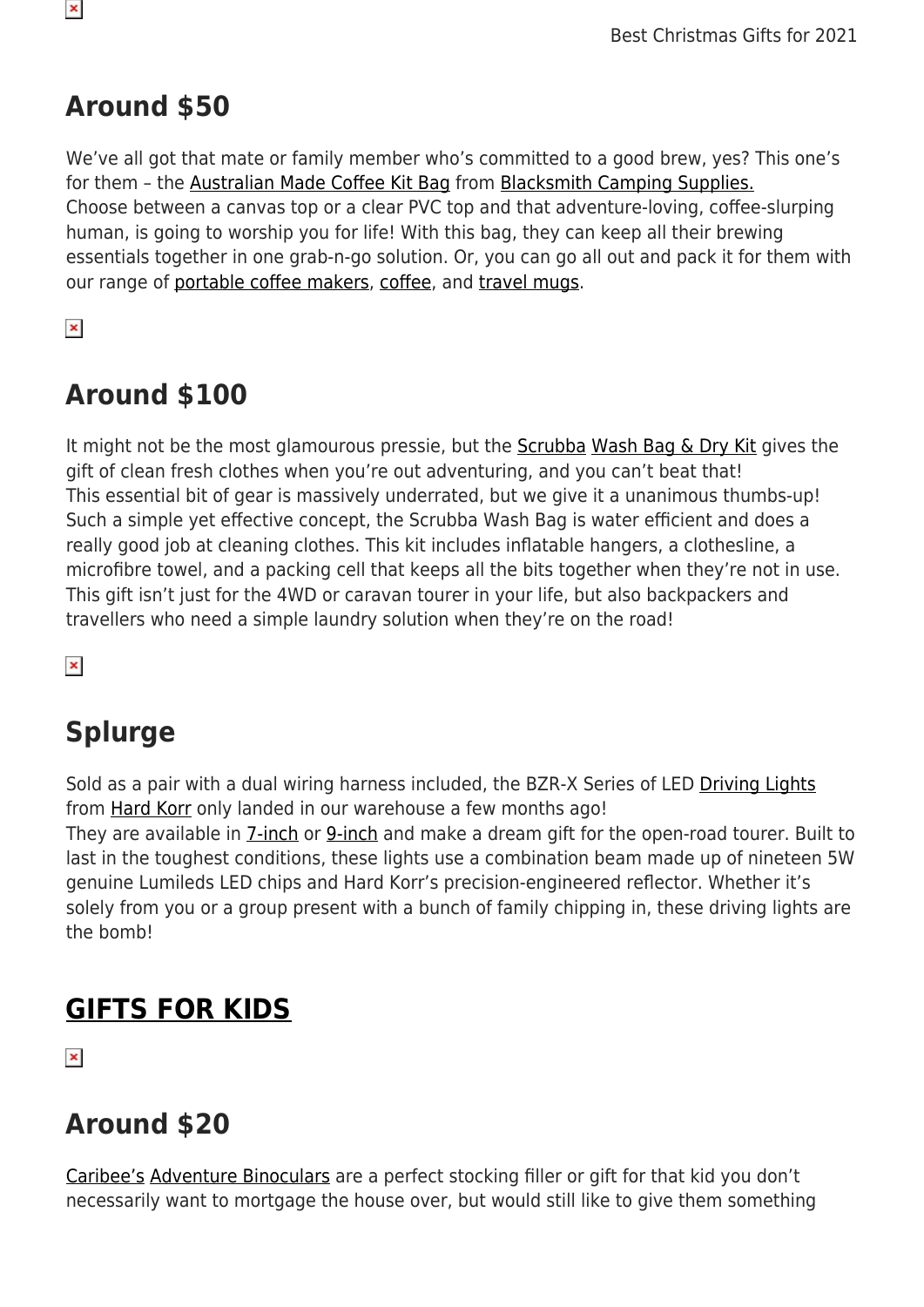thoughtful.

These binos are just the thing for kids to experience the world around them through another lens! They're designed just for rug-rats with a rubberised contour grip, and come with a neckstrap, and carry pouch. Whether it's around home, a local walk, or camping in the bush, these will create a sense of wonder and curiosity in little adventurers!

 $\pmb{\times}$ 

## **Around \$50**

[Camelbak](https://www.snowys.com.au/camelbak) gear is super popular because it works, and their **Eddy+ Kids** range of bottles can be found in schools and childcare centres all over the world!

From insulated stainless steel to BPA, BPS and BPF-free plastic, 350ml or 400ml, plus come in a huge choice of colours and fun designs. These bottles are leak-proof and spill-proof, easy to clean, and suitable for little ones aged 3 and over. There are also replaceable [bite valves and](https://www.snowys.com.au/eddy-plus-kids-bite-valves-straws-clear) [straws](https://www.snowys.com.au/eddy-plus-kids-bite-valves-straws-clear) available so you know that this bottle will be loved and used for a long time. Jump ahead of the back-to-school rush and pop one of these under the tree.

 $\pmb{\times}$ 

## **Around \$100**

Ahhh... lazy days await! Gifting the **Anywhere Hammock Double with Frame** from [OZtrail](https://www.snowys.com.au/oztrail) to the kid or kids in your life is going to bring a smile to their dial!

You don't even need a tree for this hammock, nor do you need a big backyard or campsite. With the frame included, this chillax zone could just about be set up in a kid's bedroom. Any child will be stoked to receive one of these for Christmas and whether it's used for hours of fun\* with siblings, or for a quiet reading nook, what better way is there to see out the summer holidays than lazing in a hammock?

\*We say 'fun' but all of us adults know that sometimes… 'what starts in fun ends in tears' so, maybe one for each kid?  $\Box$ 

 $\pmb{\times}$ 

# **Splurge**

Show us a kid who doesn't have a ball using a walkie-talkie and we'll give you a million bucks! Nah, just joshing, but the [TX667 UHF CB Handheld Radio](https://www.snowys.com.au/1-watt-uhf-cb-handheld-radio-tx667) from [GME](https://www.snowys.com.au/gme) makes a terrific gift for adventurous kids – especially older ones who like to go off exploring with others when you're camping in a group.

Parents can relax while kids have their independence and a quick check-in radio call is all that's needed for peace of mind. These radios are practically bombproof and are brilliant for when there's no mobile signal. Even younger ones can have a bit of fun around camp hiding

 $\pmb{\times}$